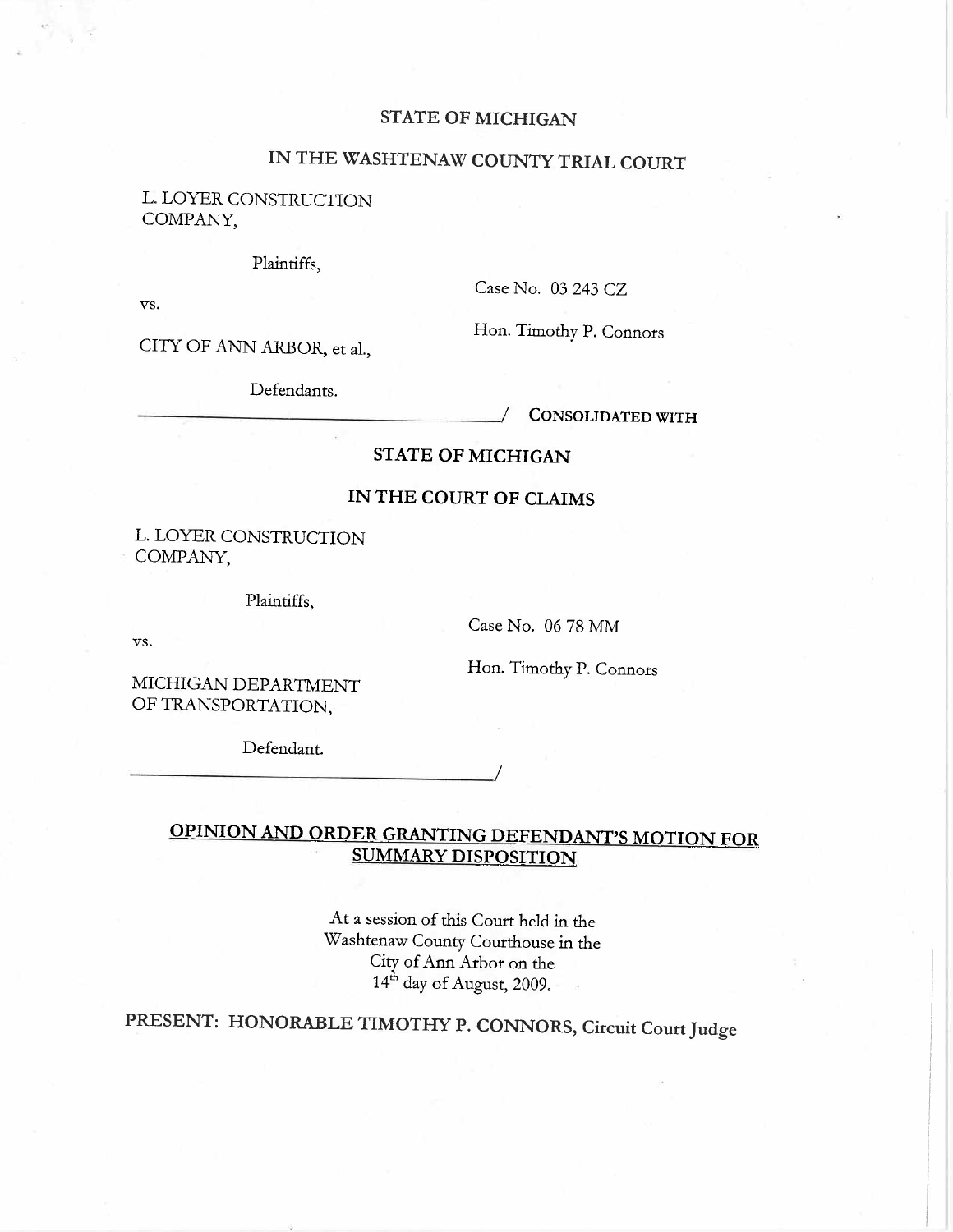This matter is before the Court on Defendant's Motion for Summary Disposition filed on May 5, 2009. The parties argued this motion before the Hon. Timothy P. Connors on May 29,2009. For the reasons stated in ths Opinon, Defendant's Motion is GRANTED.

#### OPINION

### FACTUAL BACKGROUND

The undisputed facts are as follows:

1. MDOT issued a bid proposal for the West Liberty Street Reconstruction Project ("Project"), a local agency project located in Ann Arbor. The bid proposal included the plans and specifications for the Project. Exhibit 1. Bids were due September 7, 2001.

2. The bid proposal incorporated MDOT's 1996 Standard Specifications for Construction.<sup>1</sup>. Loyer submitted a bid for the project, and was the low bidder and entered into a contract with MDOT for the Project on November 21, 2001, in the amount of \$2,383,396.44.

3. The total length of the Project was approximately 2.3 kilometers.

4. The bid proposal and Sec. 102.04 stipulate that the biddig contractor has examined the location of the work and is fully informed as to the conditions relating to the performance of the work.

5. The bid proposal stipulates that quantities shown are approximate only and are subject to either increase or decrease, and the 1996 Standard Specifications provide that the Project Engineer may direct changes in quantities and alterations in the work as are necessary to satisfactoriy complete the project, or may requie extra work necessary to complete the project.

6. Per an agreement between MDOT and the City of Ann Arbor, the City appointed a person to serve as Project Engineer. The 1996 Standard Specifications provide that the Project Engineer will decide all questions as to the interpretation of the plans and specifications and contract documents.

<sup>&</sup>lt;sup>1</sup> The 1996 Standard Specifications for Construction exceed 700 pages and are not attached. The sections MDOT cites are copied and attached as Exhibit 4. References in this brief to those sections are in the form "Sec. 103.04" without repeating the full title of the 1996 Standard Specifications or citing "Exh. 4."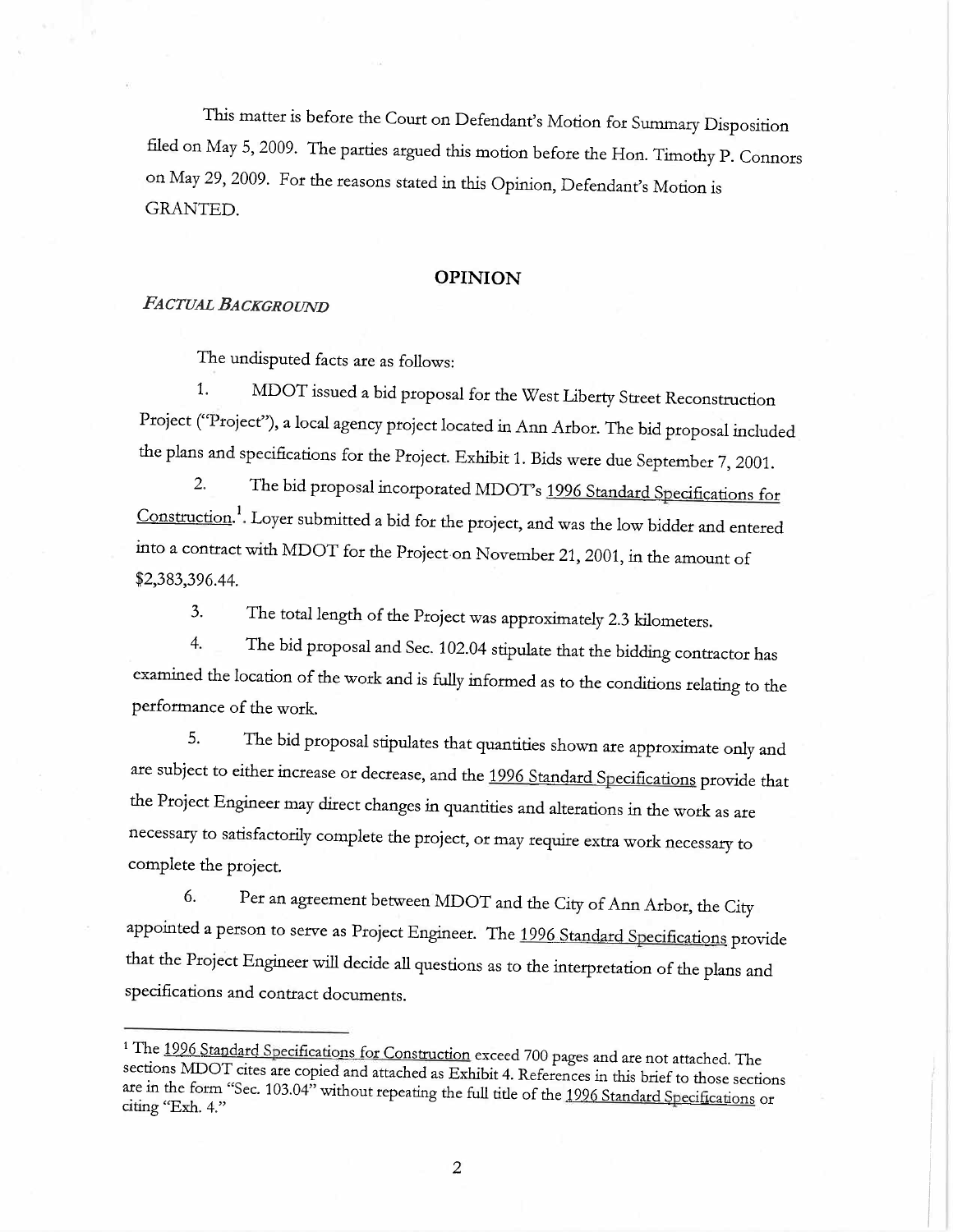7. The contract documents contained a "Special Provision for Utility Coordination." The Special Provision provides that the owners of existing utilities would move the utilities out of the right-of-way or to locations designated by the Project Engineer. It also states that no additional compensation will be paid to the contractor for delays on construction due to the encountering of existing utilities that are, or are not, shown on the plans.

8. The construction plans for the Project were prepared for the City of Ann Arbor by Midwestern Consulting ("Midwestern").

9. The construction plans explicitly provided:

"The existing utilities listed below and shown on these plans represent the best information available as obtained on our surveys. This information does not relieve the contractor of the responsibilty to be satisfied as to its accuracy of and the location of existig utilities."

10. The plans, which were submitted to the City and MDOT onJune 28, 2001, were based on the best information Midwestern had available.

11. Ameritech did not have as-buit drawigs for the location of its facilties and did not know the location of its facilties in West Liberty Street.

12. When the Project was bid in 2001 the plans showed an Ameritech conduit was within the influence of the trench that would be needed to install the 54 inch storm sewer pipe, thereby impacting the manner of construction.

13. As late as June 7, 2002, the Project Engineer believed Ameritech would relocate its duct to eliminate the conflict.

14. When it was discovered that the Ameritech duct was in a different location, causing greater conflict and that there was another, previously unknown, Ameritech duct in one place, the Project Engineer made the decision to modify the design of a portion of the Project rather than wait months or a year for Ameritech to move its conduit. One of two storm sewer pipe runs was eliminated and other changes were made.

15. This kind of alteration of a project design was standard for a project like this, as consistent with the utility coordination requirements of the contract and the Project was successfully completed.

16. The storm sewer in ths section of West Liberty Street was only one item of work in the Project. As shown in the intial Project Schedule, it was part of the work on

3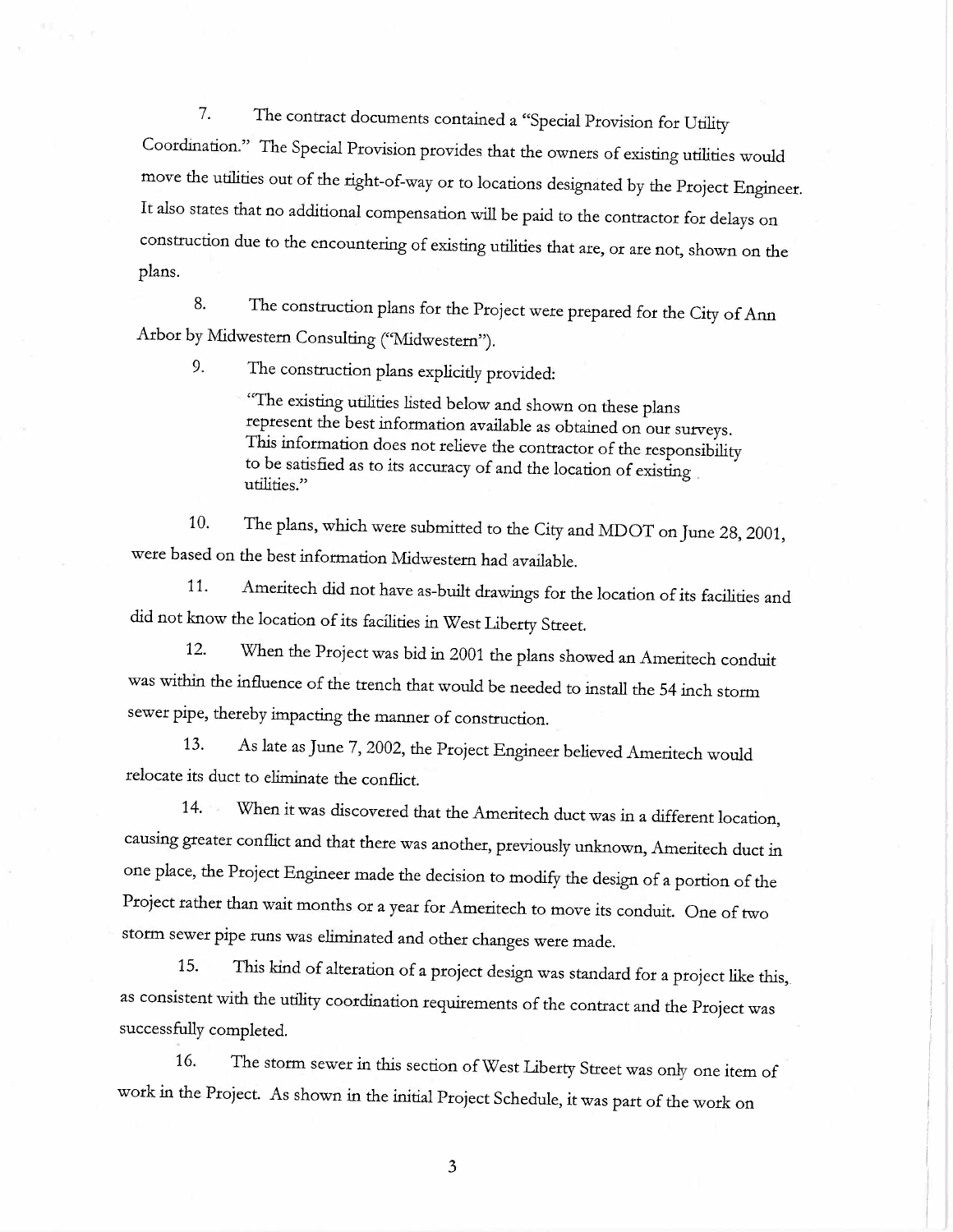Phase II of the Project.

17. The storm water retention requirements for the Project were met.

18. Contract Modifications Nos. 1 - 12, cover those and other changes, including the elimination of work, extra work and adjustments to the contract amount based on actual quantities.

19. Loyer pursued its claims for additional compensation through MDOT's administrative review process.

20. The decisions at the first level of the administrative review process, the District level, was issued: January 24, 2005.

21. The decisions at the second level of the administrative review process, the Region level, was issued November 21,2005.

22. The decision at the final step of the administrative review of Loyer's contract claims, the Central Office Review ("COR") was issued May 15, 2006.

23. The only claims that remain at issue in this case are those that are allegedly related in some way to the Ameritech duct.

24. Twelve contract modifications have been issued to adjust the amount due and paid to Loyer under the contract. The only amounts not yet paid are the additional amounts approved by the COR level panel that Loyer has placed in dispute by filing this lawsuit.

25. Sec. 109.07 descnbes the elements of compensation for force account work, includig labor, materials and equipment. Sec. 109.07 specifies the contractor's obligation to document for force account puroses the hours, matenals and equipment it used for the work and for which it is claiming compensation.

26. Loyer did not keep force account records to document its time and costs for its claims

27. For Loyer's Claim 1 (Ameritech Spoils) the volume of materials, 247.73 m<sup>3</sup> (324 cyds), that the work was done on July 16, 2002, and that ths work was extra work under Sec. 103.04 are undisputed.

28. The force account calculation for ths work for labor, for equipment used and for taxes, insurance and bond costs, totals \$6,922.75.

29. \$1,694.47 has already been paid on Claim 1 and MDOT does not dispute payment of an additional \$5,228.28 on Claim 1.

4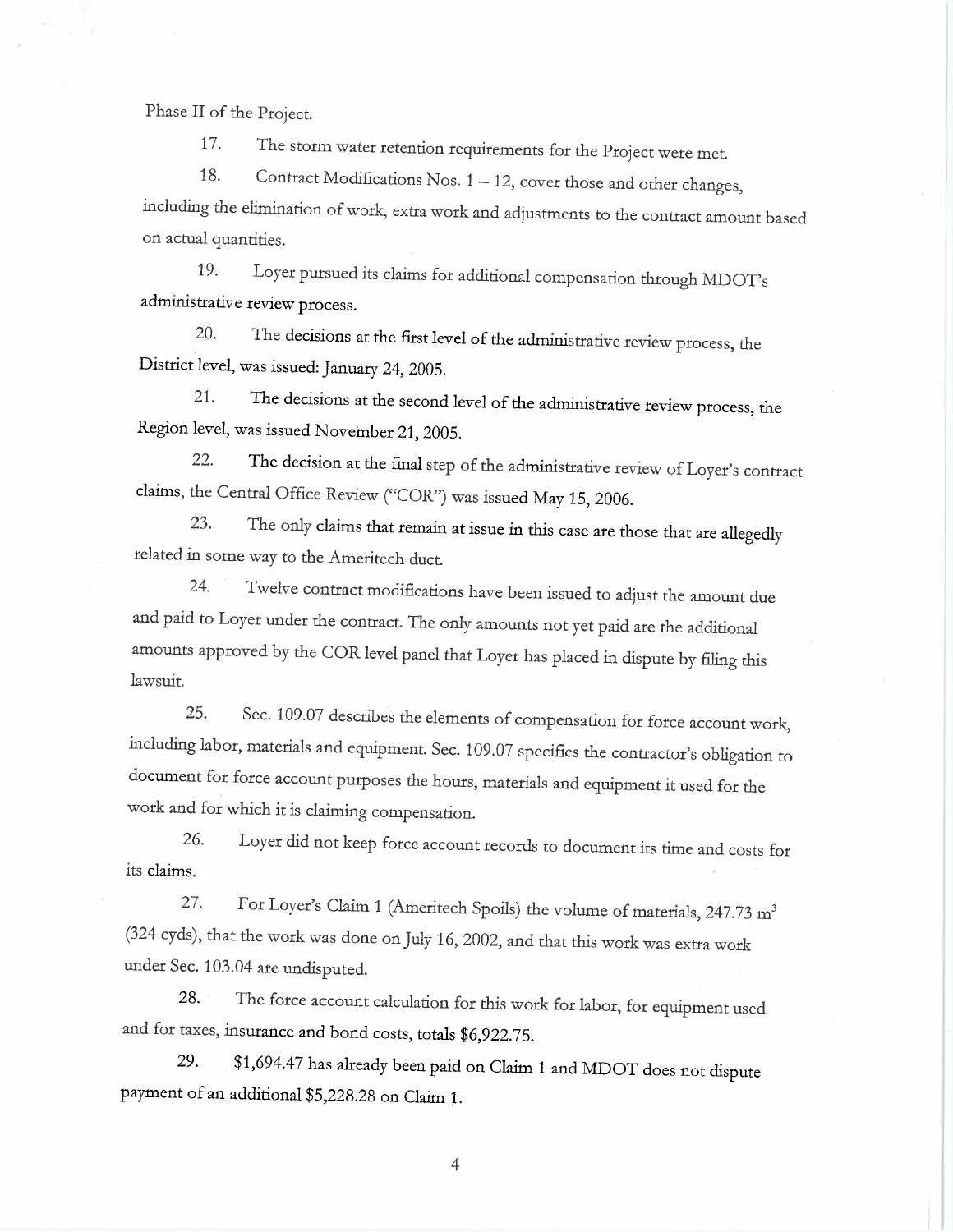30. For Loyer's Claim 3 (Sheeting & Tiebacks), calculation of payment for a portion of ths work as extra work under Sec. 103.04 is undisputed.

31. The force account calculation done for ths work for labor and for the steel plates, chains and binders and equipment used totals \$108,012.94.

32. Because the depth of the storm sewer pipe on the origial plans and the soil tyes would have requied a Loyer to use trench box, the trench box Loyer used was not compensable as extra work.

33. \$46,668.96 has already been paid on Claim 3 and MDOT does not dispute payment of an additional \$61,343.98 on Claim 3.

34. In Loyer's Claim 4 (Unproductive Labor & Equipment) Loyer is claiming all labor and equipment that was on the site of the Project from April 1 through August 30, 2002, even though work was in progress during that entire time and even though Loyer has been compensated for the work done during that time, other than the additional amounts still in dispute.

35. For its Claim 4, Loyer did not and cannot document specific instances of time that was compensable as idle time or otherwise under the contract.

36. For Loyer's Claim 7 (Extra Work on Structures) payment under Sec. 103.04 for some of the work on the storm sewer structures as extra work due to the design changes is not disputed.

37. Based on a review of the more than 40 structures for which Loyer claimed additional compensation in Claim 7, the COR panel determined that \$107,621.09 was eligible for compensation.

38. \$30,324.182 has already been paid on Claim 7 and MDOT does not dispute payment of an additional \$77,296.91<sup>3</sup> on Claim 7, per the COR panel decision.<sup>4</sup>

39. For Loyer's Claim 8 (Extra Work on Pipe Runs), which is for changes in material types (e.g., ductile iron instead of concrete) and for some extra work on the storm sewer pipe runs due to the design changes, compensation for this work is properly calculated

<sup>&</sup>lt;sup>2</sup> The Region and COR decisions round up this amount to \$30,325.00. The amounts stated in this brief and Attachment A as the additional amounts to be paid are based on the actual figure paid of \$30,324.18.

<sup>&</sup>lt;sup>3</sup> This amount corrects the \$77,296.09 stated in the COR decision for Claim 7. See fn. 25, supra. 4 The \$6,114.54 reduction in payment from \$30,325.00 to \$24,210.46 per the Region review panel decision on Claim 7 pre-dated the submission by :Loyer of a revised Claim 7.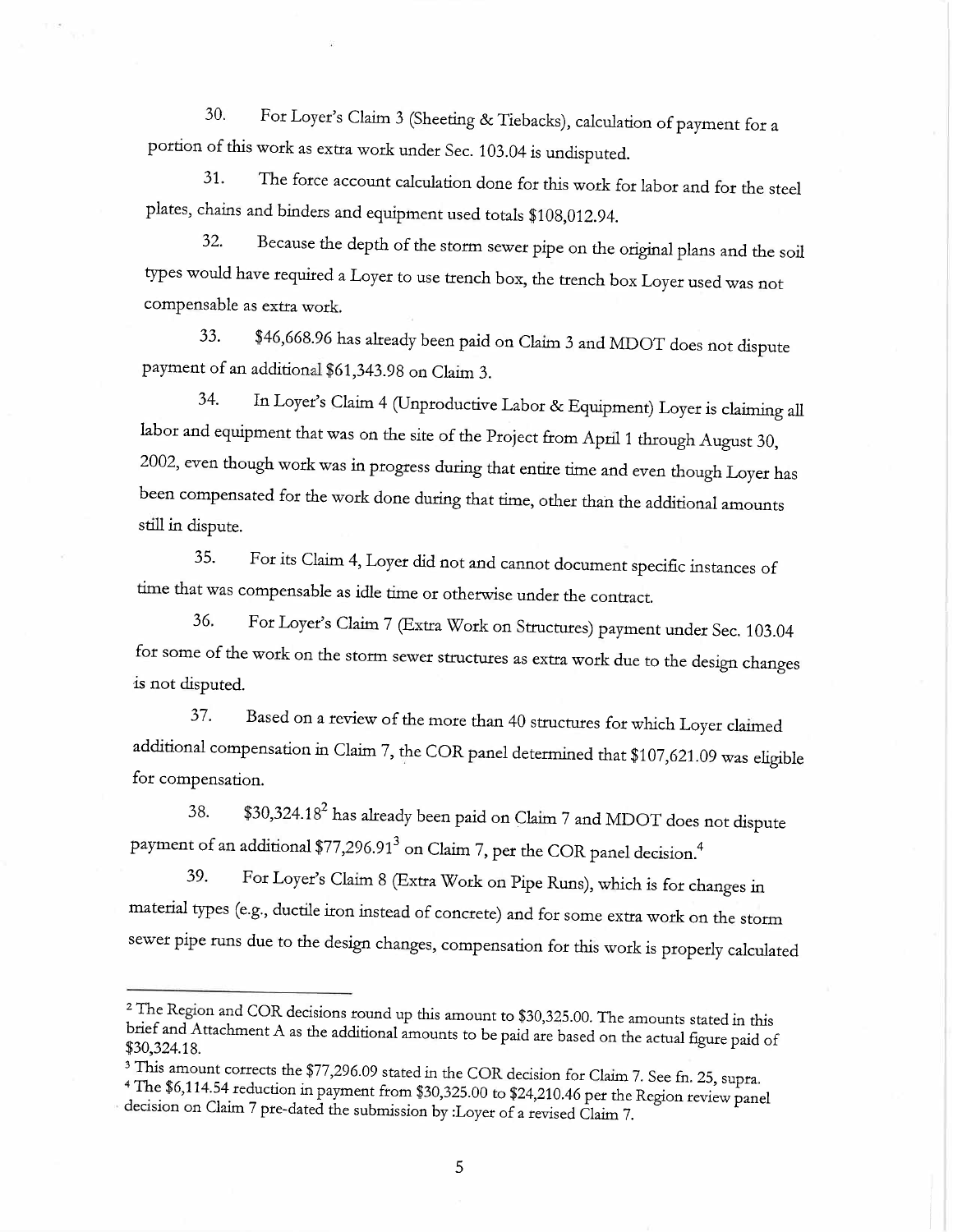as extra work under Sec. 103.04.

40. \$2,485.47 has already been paid on Claim 8 and MDOT does not dispute payment of an additional \$8,697.75 on Claim 8.

41. Payment on Loyer's Claim 9 (Material Overruns) would duplicate payment to Loyer on Clains 7 and 8.

42. For Loyer's Claim 10 (Increase in Traffic Control Devices) the increase in flagger and traffic control device costs is calculated on the basis of the approved extensions of the contract time totaling 70 days, calculated as a percentage of the flagger and traffic control device costs under the contract without an extension.

43. The original contract time of 289 calendar days (November 13, 2001, to August 30, 2002) days is properly reduced by 114 calendar days for the seasonal shut down period on the Project (November 21,2001 to March 15,2002) when flaggers and traffic control devices were not used, Sec. 812.04, resultig in a calculation by the Region and COR panels of a 40% increase in traffic control costs for the authorized extension of 70 days.

44. Because the contractor was on site only 55 of the 70 days of the authorized extension of time, compensation for the flag control item in Claim 10 was properly calculated on the basis of 55 days.

45. The Region and COR panels both approved a total amount of \$12,168.08 for Claim 10.

46. \$8,052,74 has already been paid on Clain 10 and MDOT does not dispute payment of an additional \$4,115.34 on Claim 10.

47. For Loyer's Claim 11 (Road Sweeping), Sec. 107.15.A. provides that "If not shown as a pay item, dust control will be at the Contractor's expense." Dust control was not a pay item in Loyer's contract with MDOT and Claim 10 could have been denied in its entirety.

48. Using a force account tye analysis, both the Region and COR panels determined that Loyer was entitled to compensation at a rate of \$105.51/hr. for dust control required for the days when Loyer was on site during the period of time the contract was extended. The \$105.51 rate includes both labor, based on certified payrolls, and equipment (broom truck and water truck) based on Blue Book rates for this type of equipment.

49. The Region concluded that Loyer was entitled to 110 hours at this rate (55 days  $x$  2 hrs.), for a total of \$11,606.10.

6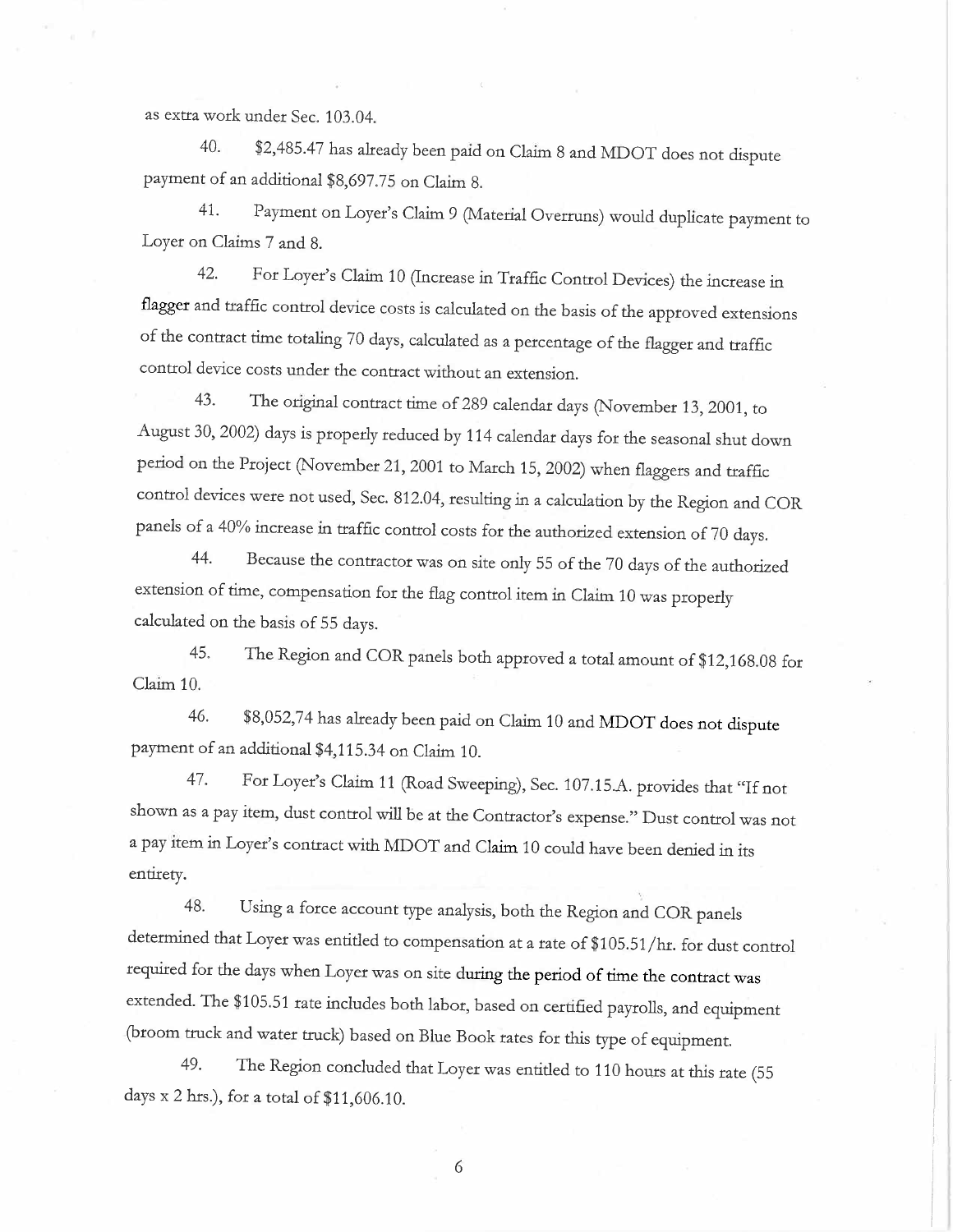SO. The COR panel concluded that Loyer was requied to document the hours it was claiming.

51. Loyer has never documented its hours for Claim 11 as requied by the COR panel.

52. For both Loyer's Claim 12 (Additional Risk & Loss of Profit) and Loyer's Claim 13 (Administration Costs), Loyer concedes that there is no basis in the contract for allowing either of these claims.

53. Sec. 103.03.D. specifically provides that "[N]or shall an adjustment include a Contractor's loss of anticipated profits, loss of expected reimbursement, loss of incentives, or loss of premiums."

54. Sec. 103.02.B. also excludes compensation for loss of profits.

55. Based on the COR panel decision, the total additional amount that Loyer is due on its remaining claims is an additional  $$156,682.26$ , not including any amount for Clain 11 (Road Sweeping).

56. MDOT is willing and ready to pay Loyer the additional \$156,682.26 once this lawsuit over Loyer's claims is over.

Before bringing the current claim, Loyer had sued MDOT for additional compensation in the Court of Claims and lost. Loyer's remaining claims against MDOT are as follows: Counts VI) Abandonment and Termination, VII) Breach of Contract, IX) Violation of Statutory Due Process, XI) Taking Without Due Process and Without Adequate Compensation, XII) Cardinal Change, XVI) Constitutional Violations, XXI) Illegal Agency. MDOT brought a Motion for Summary Disposition of Loyer's claims alleging that there are no genuine issues of material fact in dispute and that dismissal is appropriate as a matter of law.

#### STANDARD OF REVIEW

<sup>&</sup>lt;sup>5</sup> This amount is based on a correction of the amount already paid for Claim 7. See fn. 25, supra. It is \$0.82 more than the total amount approved for Claims 1, 3-4 and 7-13 in the COR decision.